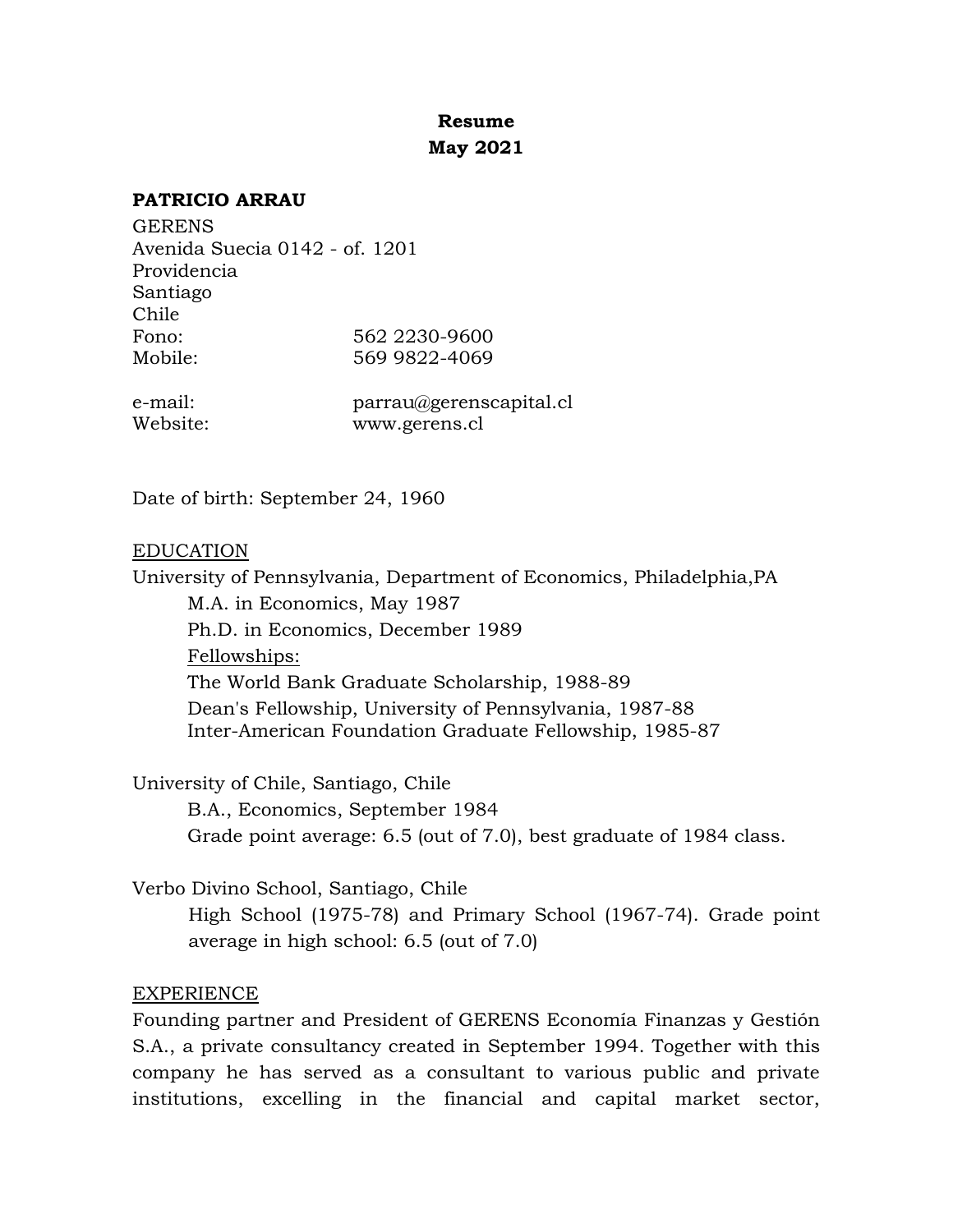macroeconomics, project evaluation, transport and telecommunications, real estate, entrepreneurship, and innovation, among others.

Founding partner and President of GERENS CAPITAL S.A., a private investment fund management company founded in 2005, which manages two venture capital funds that are supported by CORFO and are currently in the final stage of disinversion. He has participated as a director in several companies in which these funds have been invested.

Vice President of the Chilean Postal Company. May 2018 to April 2021.

Member of the Presidential Committee for Integral Development, which delivered report +100 Proposals for Integral Development,May to November 2018.

Dean of the Faculty of Economics and Business, Universidad Santo Tomás. He also chaired the Center for Applied Research at St. Thomas University, CIAN-UST. September 2012 to March 2015

Director Chilean Association Managers of Investment Funds ACAFI, March 2013 to April 2015.

Chairman of the Board, Empresa Portuaria San Antonio, where he led the port tender of the Costanera–Espigón terminal. May 2005 to November 2011

Member of the Capital Market Consultative Council, Ministry of Finance, September 2008 to October 2010.

Member of the Founding Council of Fundación InBest to promote the internationalization of the capital market, December 2009.

Member Conciliation Commission Northeast-MOP Radial Road Concession, October 2006.

Chairman of the Board, Empresa Portuaria Iquique, where he led the port tender of the year 2000. May 1998 to May 2005.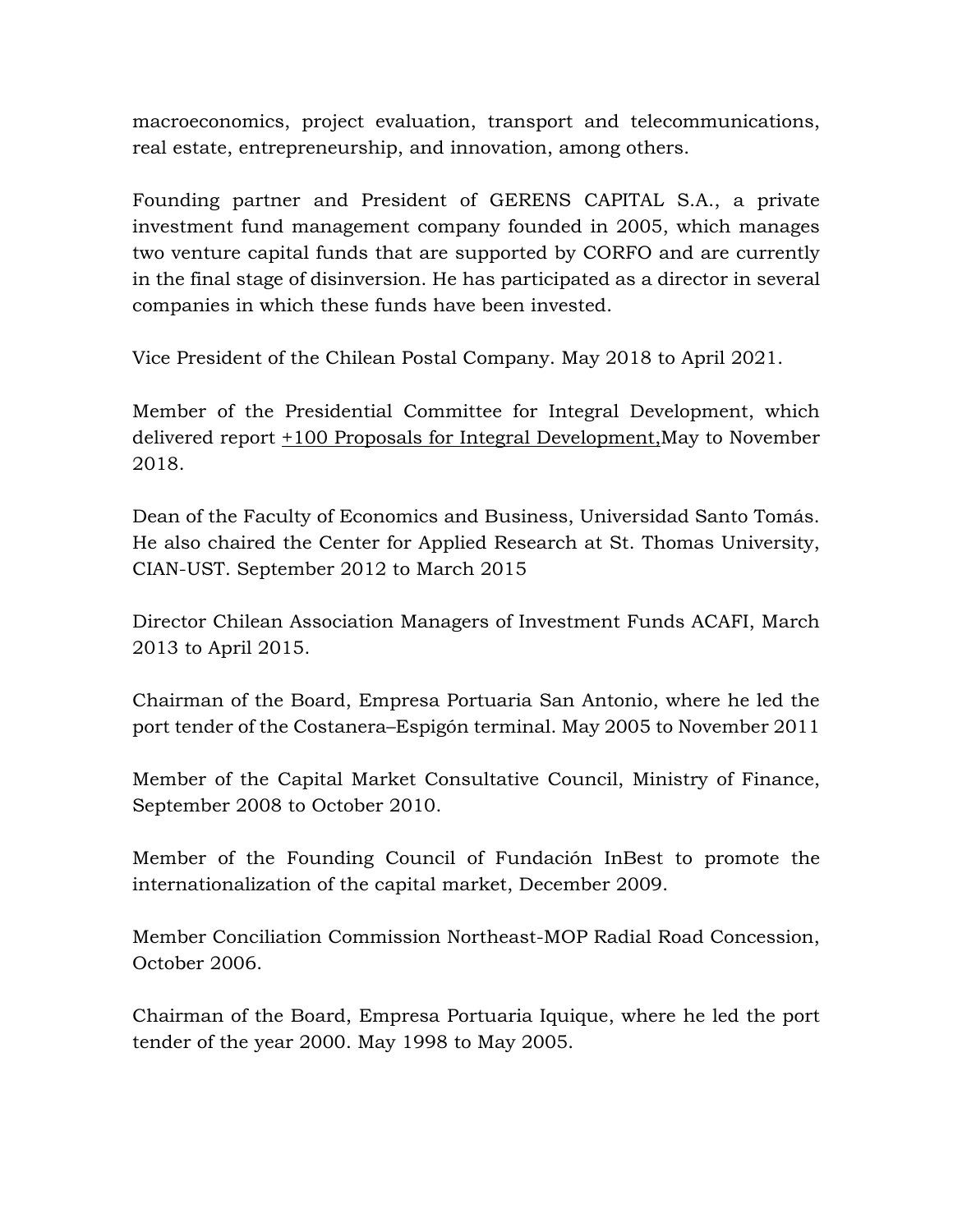First Vice-President, Chilean-Bolivian Chamber of Commerce, August 2003 to May 2005.

Director, Inmobiliaria Nueva Vía S.A., subsidiary of Empresas de Ferrocarriles de Estado (EFE), June 1996 to January 2003.

Director, Textiles Pollak Hermanos S.A., June 2001 to October 2002.

Coordinator, SOFOFA Growth Agenda (capital market area), December 2001 to January 2002.

Member of the expert commissions for fixed telephony pricing of CNT and Telcoy (appointed by the companies CNT and Telcoy), October 1999.

Member of the Expert Commission for Mobile Telephony Tariff Fixing of Bellsouth Communications (jointly appointed by Bellsouth and Ministries of Telecommunications and Economy), October 1998.

Director and Vice President, Empresa Portuaria de Chile (EMPORCHI), from December 1997 to December 1998.

Director, Zona Franca de Iquique S.A. (ZOFRISA), April 1996 to April 1998.

Member of the advisory team for the modernization of EMPORCHI (Port Company of Chile), July 1996 to December 1997.

Director, Polla Chile de Beneficencia S.A., September 1992 to December 1994.

Adviser Minister of Finance, Coordinator of International Finance and responsible for the new law on banks and subordinated debt, December 1991 to September 1994.

Professor of Economics, ILADES/Georgetown University Graduate Program, December 1991-December 1993.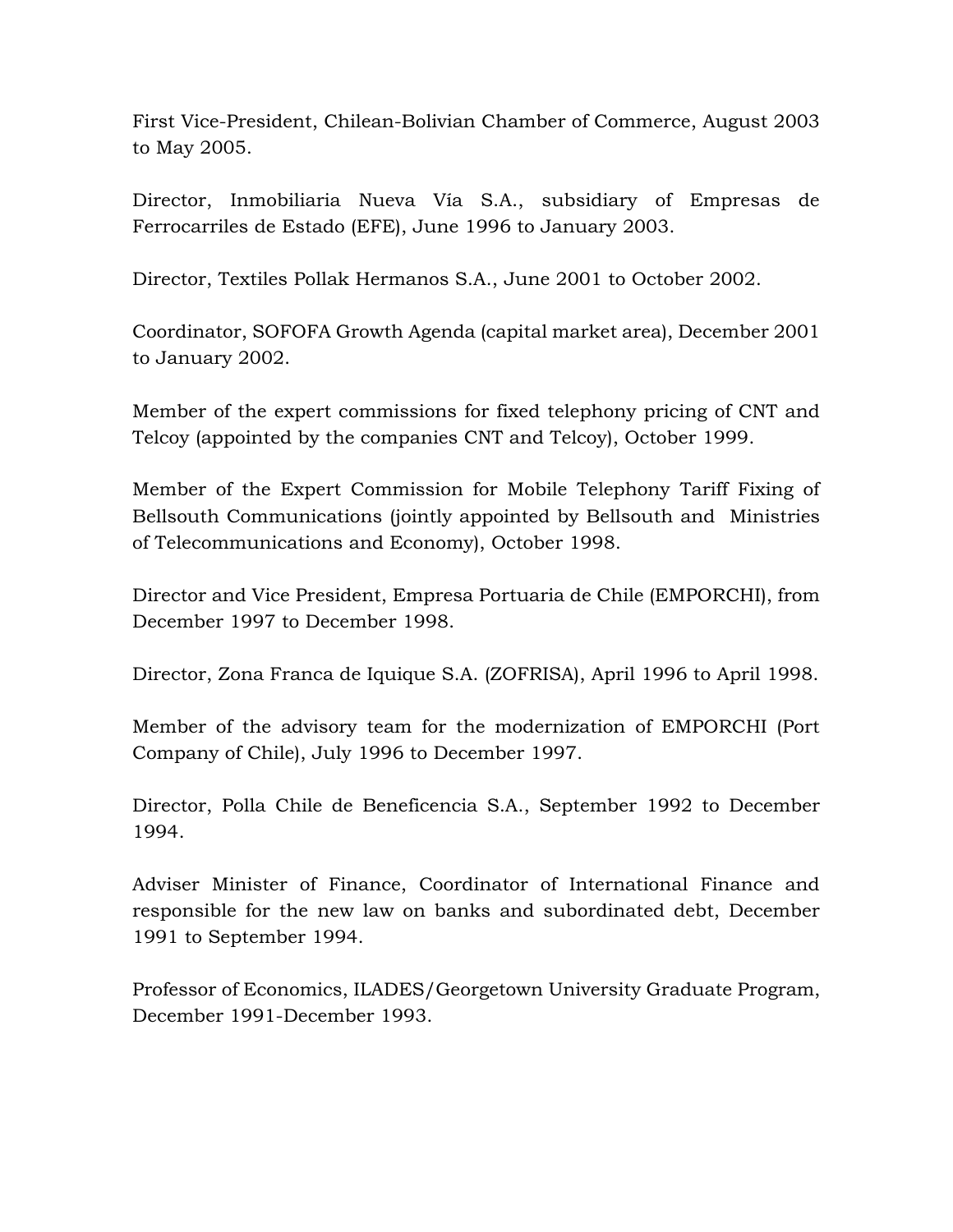Economist, Debt and International Finance Division, World Bank, June 1989 to November 1991. Young Professional Program, World Bank, 1989- 90.

Associate Researcher (1985) and Research Assistant (1981-1984), Economic Research Corporation for Latin America (CIEPLAN).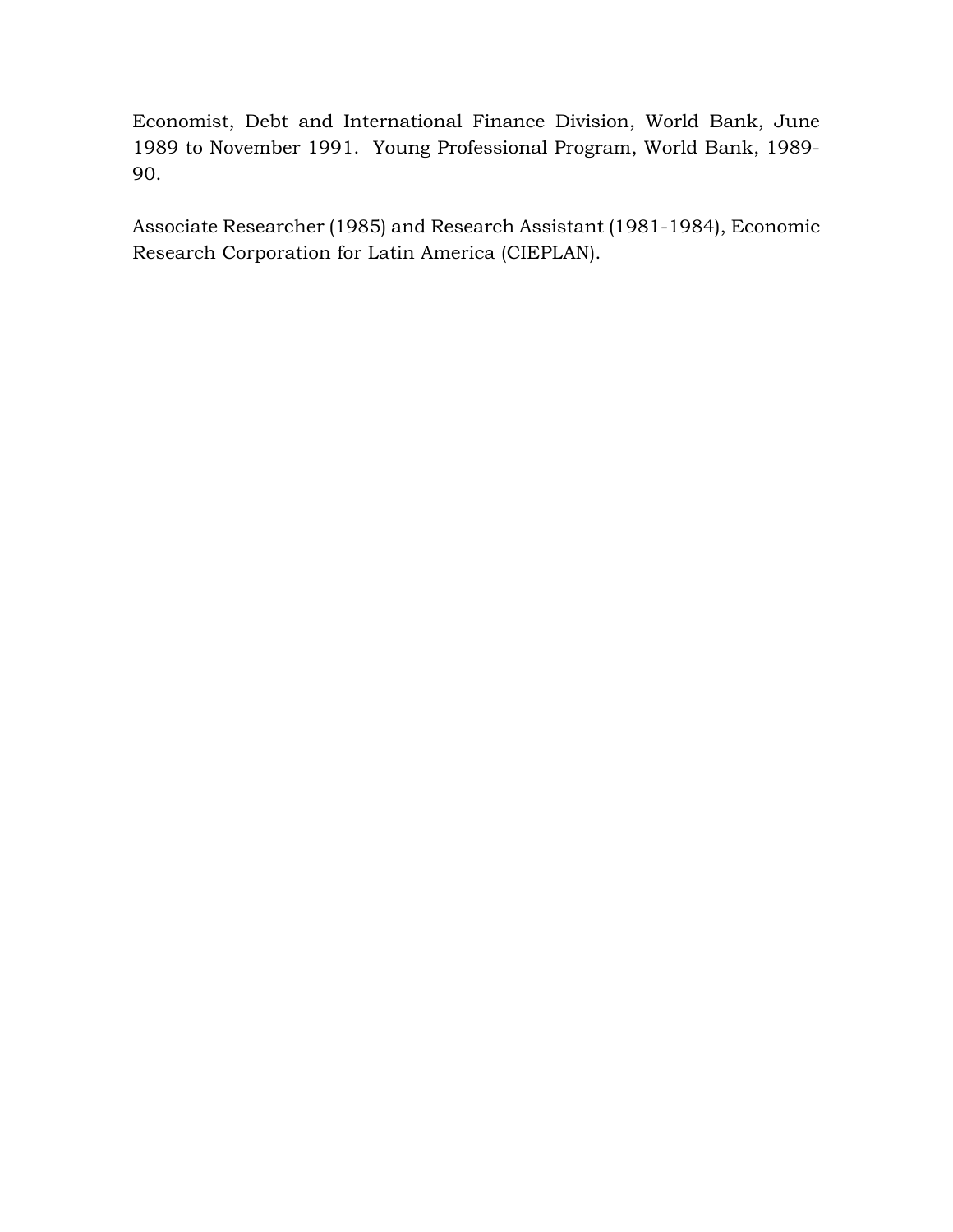# ACADEMIC PUBLICATIONS

"Financiamiento de Proyectos Emergentes: La Industria de Capital de Riesgo en Chile" in Felipe Morandé (ed.), Financiamiento de la Construcción: Perspectivas y Desafíos, Third Economic Conference of the Cámara Chilena de la Construcción, 2005.

"Un mercado de capitales para crecer" in F. Morandé y J. Quiroz (eds.) Crecimiento en Chile, Una mirada desde los sectores, First Economic Conference of the Cámara Chilena de la Construcción, 2003

"Impuesto a la ganancia de capital en Chile: Propuestas de Reforma" in Una Mirada conceptual a la reforma de mercado de capitales I, Serie Documentos de Discusión No 2, Superintendencia de Valores y Seguros, December 2002.

"Para desconcentrar los fondos de pensiones y aumentar la competencia en su administración" Estudios Públicos N°85, CEP, Summer 2002. (coauthor: Salvador Valdés P.)

"El mercado de capitales chileno: Un necesario big-bang para el crecimiento" in H. Beyer y R. Vergara (eds.) ¿Qué hacer ahora?, Reformas para el desarrollo, Centro de Estudios Públicos, May 2001.

"Para ser centro financiero ¿Qué le falta a Santiago?" in Escenario, No 2, enero-marzo 1998 (coauthor: Christian Larraín).

"The Chilean Pension System: 1981-1997", in Reforming the Social Security System, An International Perspective, International Meeting Proceedings, ISTAT, Rome, March 1998.

"Tamaño de los fondos de pensiones en Chile y su desempeño financiero", Cuadernos de Economía, Año 35, No 105, pp. 202-235, August, 1998 (coauthor: Rómulo Chumacero)

"Desarrollo del mercado de capitales: Lecciones de la experiencia chilena", in Perspectivas, Vol.1, No. 1, Santiago, 1997.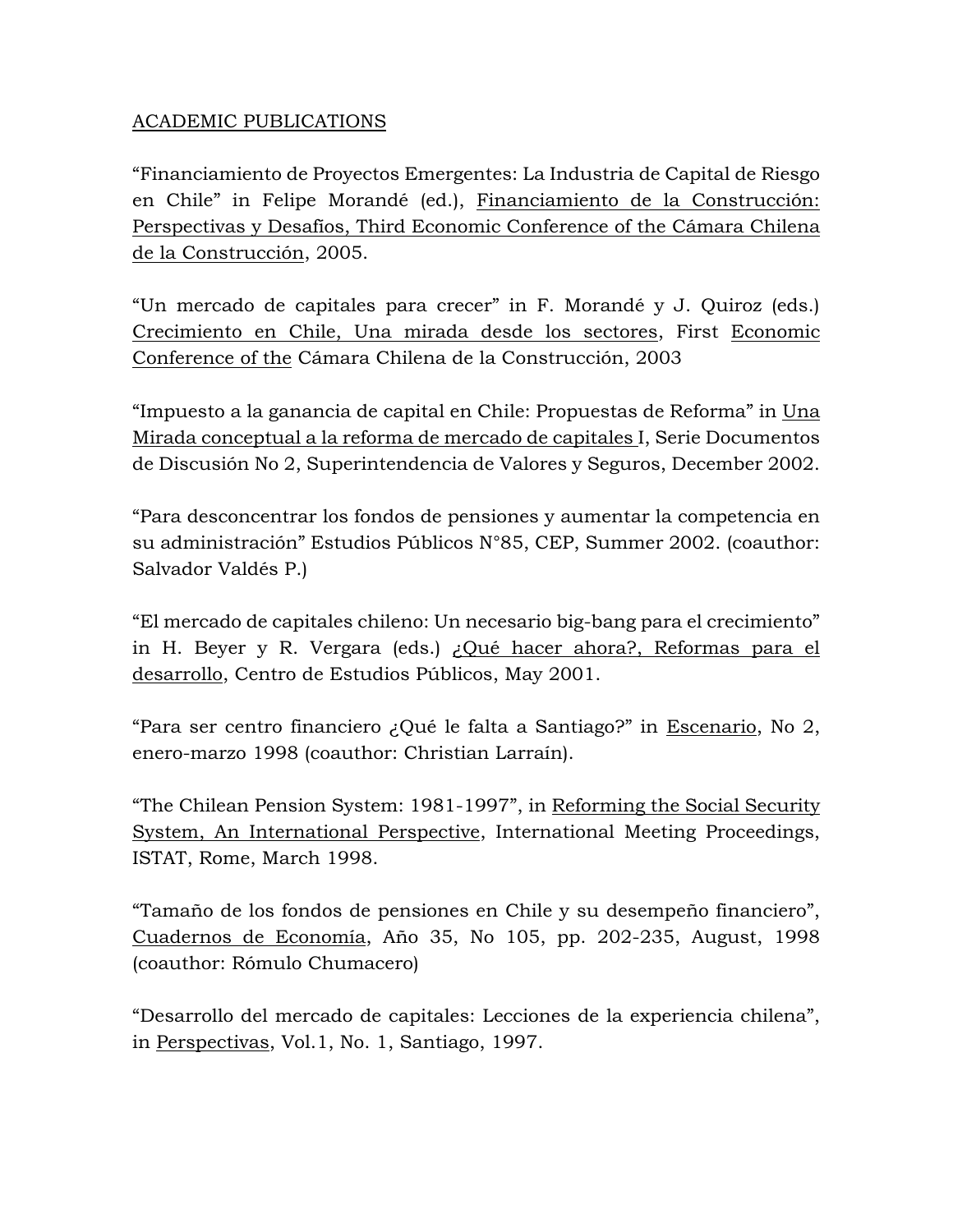"Evaluation of CORFO´s CUBOS-SME Program: 1991-1995" in J.J. Llisterri, C.A. Stone and A. Zissu (Eds.) The Financier, Vol 4. No 1 and 2, February/May 1997, A special issue published for the Inter-Amerincan Development Bank.

"Una propuesta sobre conglomerados financieros" in Christián Larraín (ed.) Supervisión consolidada de conglomerados financieros, Editorial Los Andes-Ministerio de Hacienda, June 1997.

"Evaluación del Programa CUBOS-PYME: 1991-1995" in Juan José Llisterry and Jacob Levitsky (eds.) Sistemas de Garantías de Crédito: Experiencias Internacionales y Lecciones para America Latina y el Caribe, Banco Interamericano de Desarrollo, Washington, 1996. (English version in The Financier, InterAmerican Development Bank, Vol. 4, No. 1 and 2, May 1997.)

"Competitividad de la banca chilena y su proceso de internacionalización", in Luis Hernan Paul and Fernando Suárez (eds.) Competitividad: El Gran Desafío de las Empresas Chilenas, Centro de Estudios Públicos, July 1996.

"Política financiera internacional del Gobierno del Presidente Patricio Aylwin" in Colección Estudios CIPEPLAN 42, June 1996, pp. 117-141.

"The Demand for Money in Ten Developing Countries: Assessing the Role of Financial Innovation", Journal of Development Economics, vol 46, 1995, pp. 317-340 (coauthors: José De Gregorio, Carmen Reinhart and Peter Vickham).

"Pension Systems and Reforms in Developing Countries", edited by Patricio Arrau and Klaus Schmidt-Hebbel, special number of Revista de Análisis Económico, Vol. 9, No 1, June 1994.

"Financial Innovation and Money Demand: Application to Chile and Mexico", Review of Economics and Statistics, Vol. 75, No 3, August 1993, pp.524-530 (coauthor: José De Gregorio).

"El nuevo régimen previsional chileno", Regímenes Pensionales, FAUS-CIID-FESCOL, Bogotá, Colombia, 1992.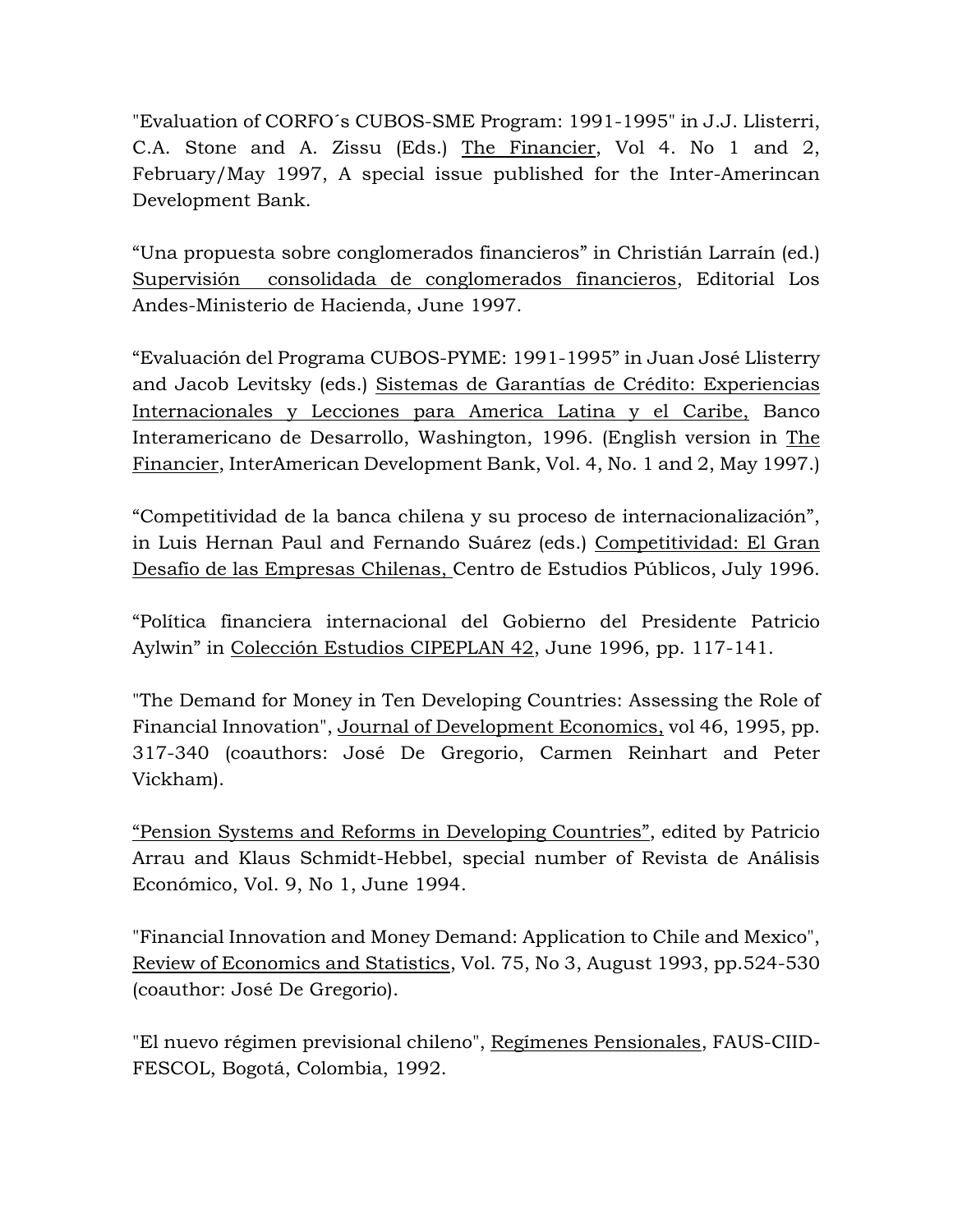"Ahorro fiscal y tipo de cambio real", Cuadernos de Economía, Universidad Católica de Chile, 1992 (coauthors: Jorge Quiroz y Rómulo Chumacero).

"Ahorro Privado en México", Economía Mexicana, Nueva Época, Vol. I, No 2, July-December 1992, (coauthor: Daniel Oks).

"Endogenous Growth in a Life-Cycle Model: The Role of Population Growth and Taxation", Journal of Policy Modeling 14(2), 167-186, 1992.

"La reforma previsional chilena y su financiamiento durante la transición", Colección Estudios CIEPLAN 32, June 1991, Santiago.

"Estimación de un modelo monetario intertemporal para Chile: 1976-81", Colección Estudios CIEPLAN 28, June 1990, Santiago.

"Capital Controls, Exchange, Rate Management and Monetary Policy in a Small Open Economy: A Stylized Model of the Chilean Case, 1978-80", Revista de Análisis Económico, vol. 5, no. 1, June 1990, Santiago.

"Revisión metodológica y cuantificación de las Cuentas Nacionales Chilenas" Colección Estudios CIEPLAN 18, December 1985 (coauthor: Patricio Meller), Santiago.

"Revisión del milagro económico chileno (1976-81)", Colección Estudios CIEPLAN 15, December 1984 (coauthors: Patricio Meller and Ernesto Livacic), Santiago.

"Un análisis empírico de la demanda por trabajo del sector industrial chileno", Estudios de Economía, primer semestre 1984, Universidad de Chile (coauthor Luis Riveros), Santiago.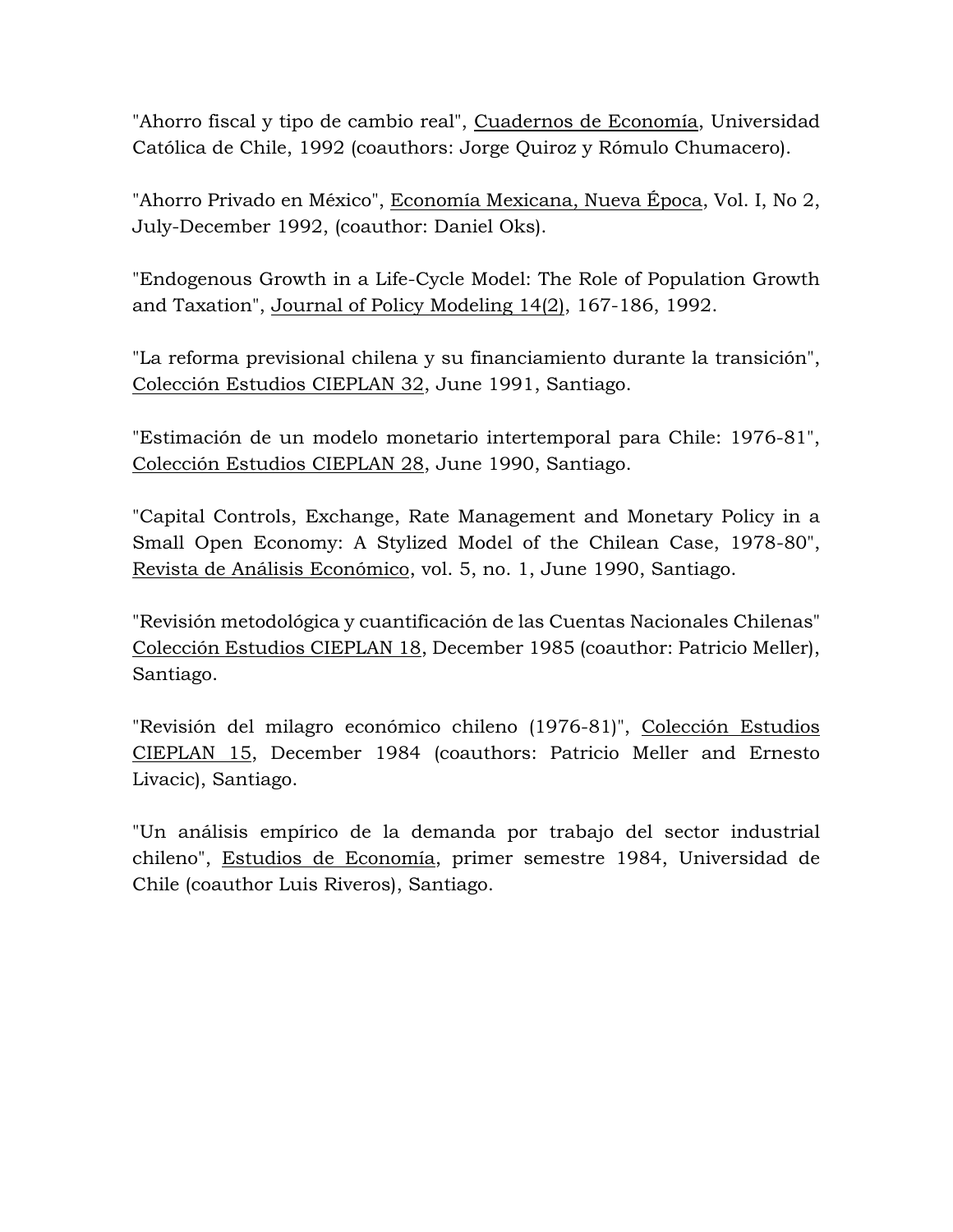# WORKING PAPERS AND OTHER DOCUMENTS

The following are some of the public interest consultancies carried out by Patricio Arrau Pons as a consultant (1994-2016) and other documents in the period of the World Bank and the Ministry o Finance1990-1994):

- "Opinión sobre el dictamen N° 98.889 de la Contraloría General de la República que cuestiona autorización de la Superintendencia de Pensiones de AFP Argentum para fusión con AFP Cuprum", Januery 2016.
- "Análisis de la falta de Competencia en el Mercado de Adquirentes de Tarjetas de Crédito y Débito Bancarias", report commissioned by Multicaja, January 2012.
- "Recomendaciones para fortalecer nuestro fortalecer nuestro modelo exportador", Asexma conference, October 2010.
- "Propuestas para el Desarrollo del Mercado de Capitales III", report prepared at the request of the Stock Exchange of Santiago, January 2008.
- "Análisis Económico-Estratégico de la Industria de Telefonía Móvil en Chile", October 2007.
- "Evaluación del Modelo Chileno de Bancaseguros", document prepared at the request of Cardif Chile, June 2005.
- "El mercado de las tarjetas de crédito en Chile", Report prepared at the request of the Chamber of Commerce of Santiago, August 2003.
- "Propuesta para Bandas de Precios del Azúcar: Liberar el Azúcar Importada de Uso Industrial", document prepared at the request of sugar-consuming industries, July 2003.
- "Agenda Pro Crecimiento: Propuestas de Reformas al Mercado de Capitales II", document prepared by order of Society of Industrial Promotion (SOFOFA), April 2002.
- "Nota sobre el aumento de ahorro nacional en Chile: 1980-1993", Serie Financiamientos del Desarrollo No 39, CEPAL, October 1996.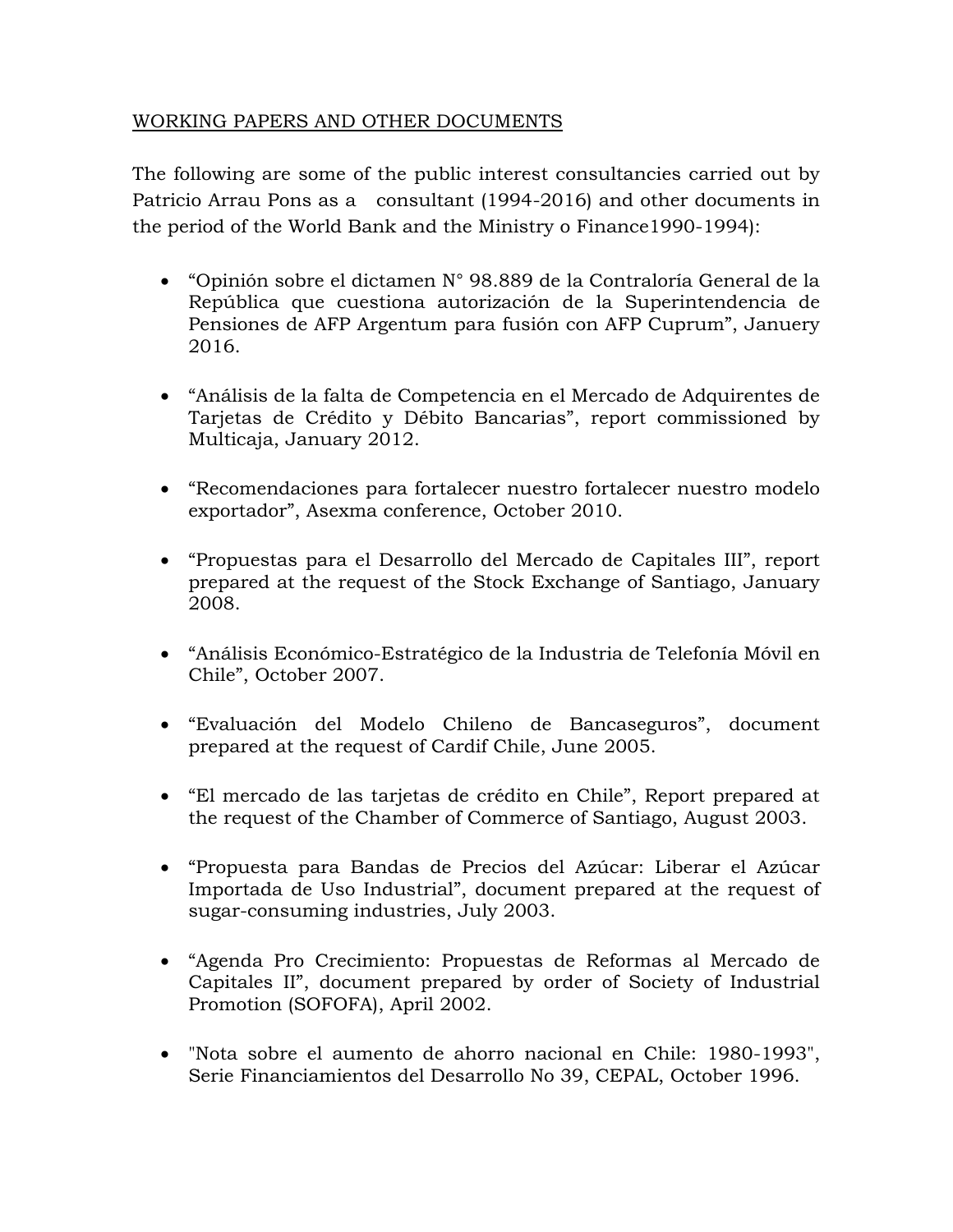- •"Aportes de la minería del cobre al fisco: Series históricas y proyecciones", mimeo, May 1996.
- "Pension Reform in Hungary", paper for a World Bank mission to Hungary, August, 1995.
- "Conceptualizing a Two-Pillar Pension Reform in Slovenia", paper for an IMF-World Bank mission to Slovenia, October, 1995.
- Republic of Slovenia: New Challenges Confronting the Social Insurance System, IMF, Fiscal Affairs Department, December 1995 (with Peter Heller, Thierry Pujol, Platon Tinios and Vernon Staines), January 1996
- "Fondos de Pensiones y el mercado de capitales chileno: 1980-1993", Serie Financiamientos del Desarrollo No 19, CEPAL, May 1994.
- "Privately Managed Pension Systems: Design Issues and Reform Lessons from the Chilean Experience", mimeo The World Bank, August 1993 (joint with Klaus Schmidt-Hebbel and Salvador Valdés-Prieto).
- "Macroeconomic and Intergenerational Welfare Effects of a Transition from a Pay-As-You-Go to Fully-Funded Pension Systems", mimeo the World Bank, June 1993, (joint with Klaus Schmidt-Hebbel)
- "Introducción de un sistema previsional de capitalización en Paraguay", August 1992, document prepared for the Interamerican Development Bank after a mission to Asunción, Paraguay, 24-28 July, 1992 (joint with Eduardo Bitrán).
- "Domestic and External Finance in LDC's", mimeo The World Bank, November 1991.
- "Commodity Stabilization Funds", PRE Working Paper # 835, 1992, The World Bank, January 1992 (joint with Stijn Claessens).
- "Intertemporal Substitution, Risk Aversion and Private Savings in Mexico", PRE Working Paper # 682, The World Bank, May 1991 (joint with Sweder van Wijnbergen).